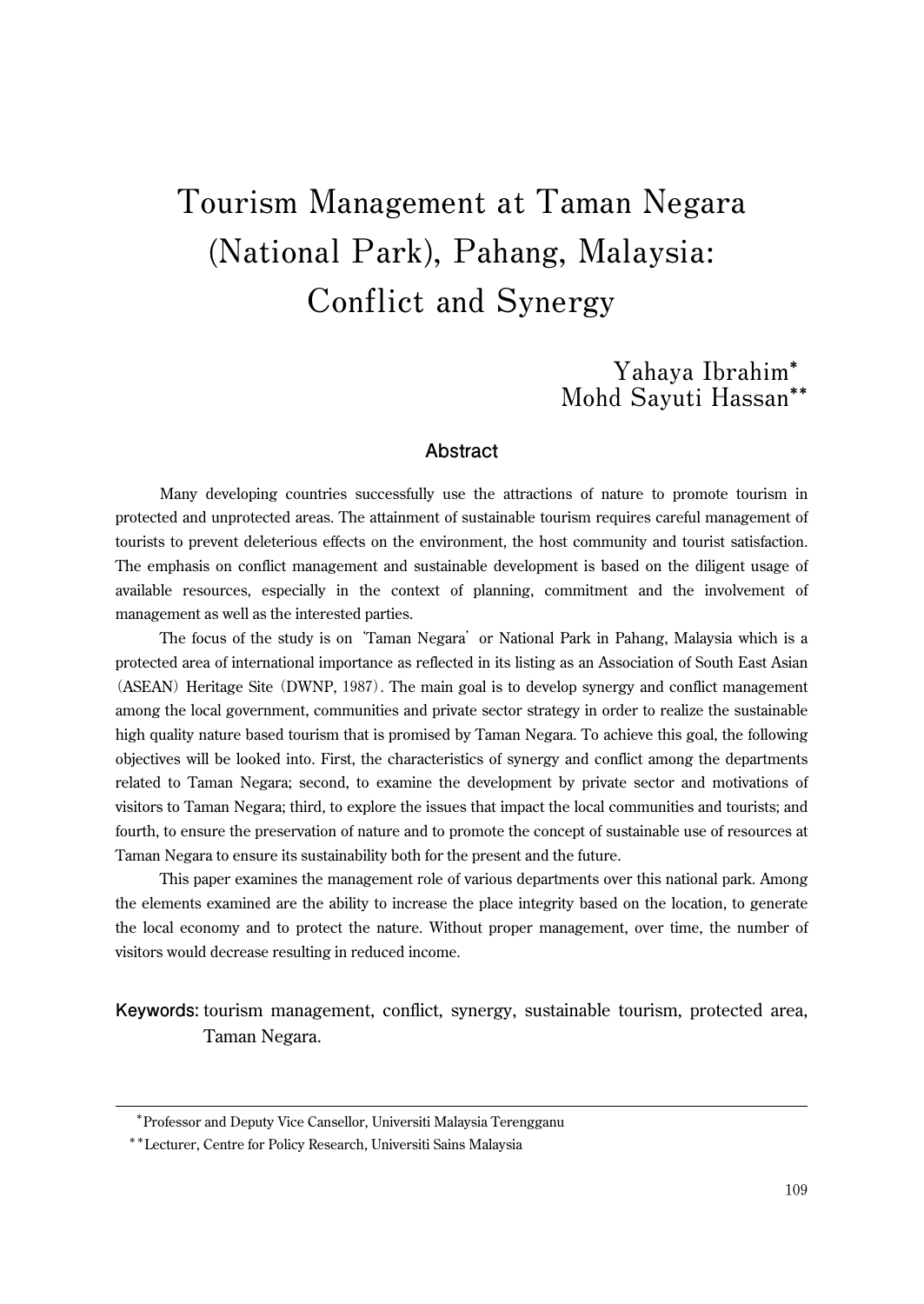# 1**.Introduction**

Many developing countries successfully use the attractions of nature to promote tourism in protected and unprotected areas. However, the achievement of sustainable tourism requires careful management of tourists to prevent deleterious or damaging effects on the environment, the host community and tourist satisfaction. The emphasis on conflict management and sustainable development is based on the diligent usage of available resources, especially in the context of planning, commitment and involvement of management as well as the interested parties. The existences of many authority bodies involve in the management of the parks also create unclear division of tasks, therefore unveil conflict between them. The tourist behaviour and the local community interests added up to the conflict.

Taman Negara or National Park in Pahang, Malaysia is among the popular ecotourism destination in Malaysia. Over the past few years, their management has become increasingly more complex as the increase number of visitors, the limited facilities and the changes in the natural environment. Therefore, the conflict of interest and values between the stakeholders of tourism industry need to be addressed and managed carefully to prevent deleterious effects on the environment, the host community and tourist satisfaction.

This paper hopes to contribute to the general goal of understanding what is conflict among the local government, communities, and the private sector in tourism at the national park and how to manage tourist and at the same time make Taman Negara ʻa national parks as a national tourism priority'. Taman Negara needs to be recognized as a major asset for Malaysian tourism, both domestic and international. However, fully realizing the value of these assets requires a careful balance between the protection and conservation of their natural and cultural values and taking actions which are deliberately designed to enhance their tourism functions.

# 2**.National Tourism Development**

The development of tourism in Malaysia has been influenced, moulded and implemented in conjunction with the integrated national development policies such as Vision 2020 and the 9th Malaysian Plan (2006-2010) or NMP. The plans have evolved over time to suit the economic changes. In the NMP, the strategy was to realize the potential of tourism as an important source of income, to encourage more entrepreneurs in this sector as well as to create employment opportunities. In line with that, the core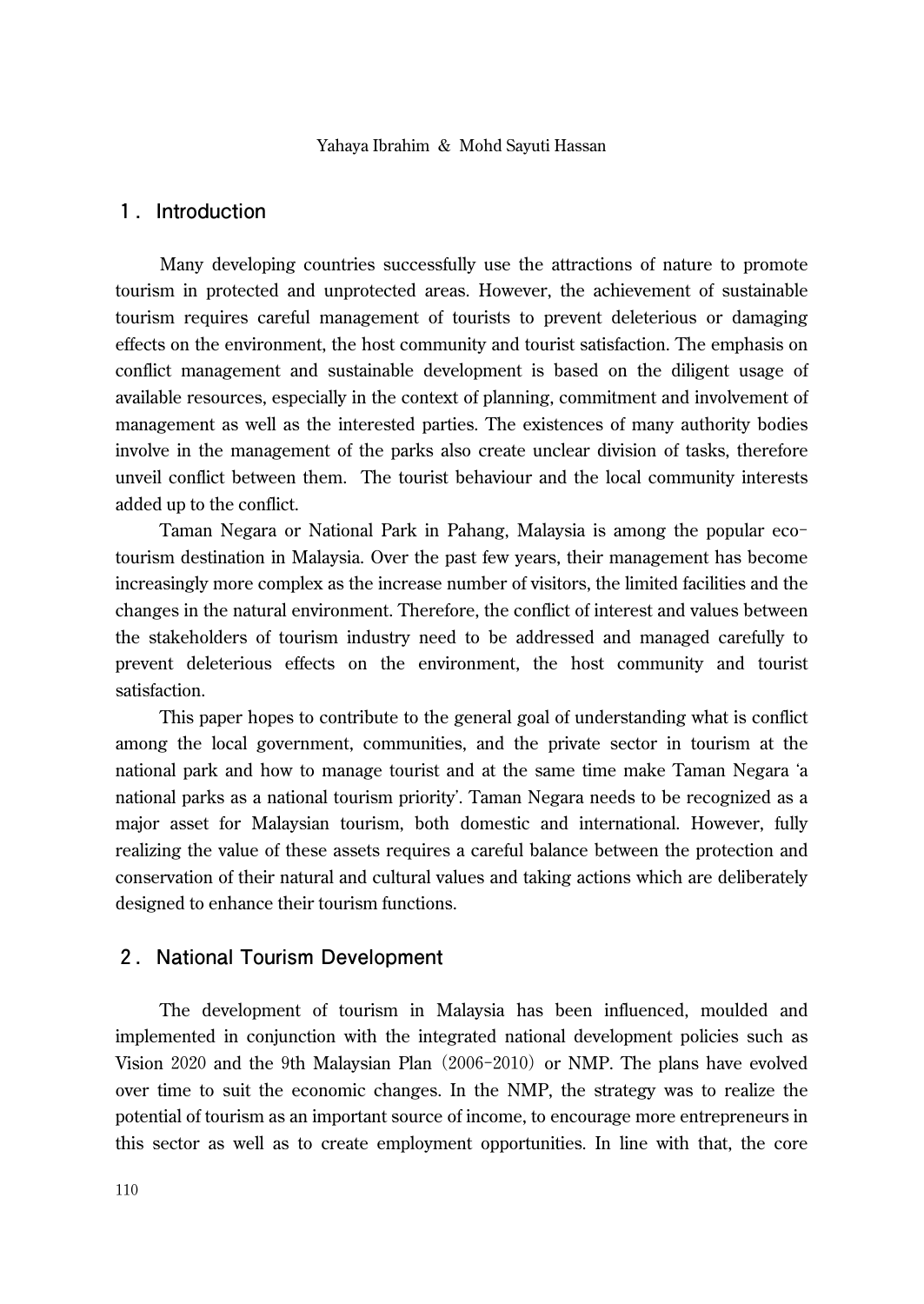strategy is to ensure the sustainability of tourism development, to increase the development of products and innovative tourism services, to encourage domestic tourism, to intensify the marketing and promotion activity, to promote human resource development and to ensure the comfort, security and welfare of tourists. In addition, NMP focuses on products and tourism services such as eco-tourism, agro tourism and Homestay Program, heritage tourism, tourism based on culture, entertainment and arts, selection of film-shooting location, sports and recreation, education, entertainment and ʻMalaysia My Second Home' program.

| Year | Arrivals (Million) | Receipts (RM-Million) |
|------|--------------------|-----------------------|
| 1998 | 5.50               | 8,580.50              |
| 1999 | 7.90               | 12,321.20             |
| 2000 | 10.20              | 17,335.40             |
| 2001 | 12.70              | 24,221.50             |
| 2002 | 13.20              | 25,781.10             |
| 2003 | 10.50              | 21,291.10             |
| 2004 | 15.70              | 29,651.40             |
| 2005 | 16.40              | 31,954.10             |
| 2006 | 17.45              | 36,271.10             |
| 2007 | 20.90              | 46,070.00             |
| 2008 | 22.05              | 49,561.20             |
| 2009 | 23.60              | 53,367.70             |

Table 1. Tourist arrivals & receipts to Malaysia

Source: Tourism Malaysia 2010

Table 1 shows that tourist arrivals to Malaysia has been certainly increasing in number. Malaysia recorded a total of 22.5 million tourist arrivals for the year 2008 and it increased to 23.6 million for 2009. Malaysia has made it into the top 10 countries with the most tourist arrivals for 2009. Total receipts from tourist arrivals in 2008 was RM 49,561.20 million and this increased to RM 53,367.7 in 2009.

According to the United Nations World Tourism Organisation (UNTWO), Malaysia secured the ninth position, just below Turkey and Germany (refer to Table 2). Table 3 shows the top 10 Most Visited Cities by Estimated Number of International Visitors 2009 which KL was at the position number 4 after Singapore.

Dr. Ng Yen Yen, Tourism Minister of Malaysia in her speech during the National Tourism Organisations Seminar in January, 2010 stated that, "another target set by the country is to increase the number of repeat visitors and the average length of stay. Currently, the average length of stay is 6.4 days and the ministry would it to increase to eight days, and to increase the percentage of repeat visitors from developed countries,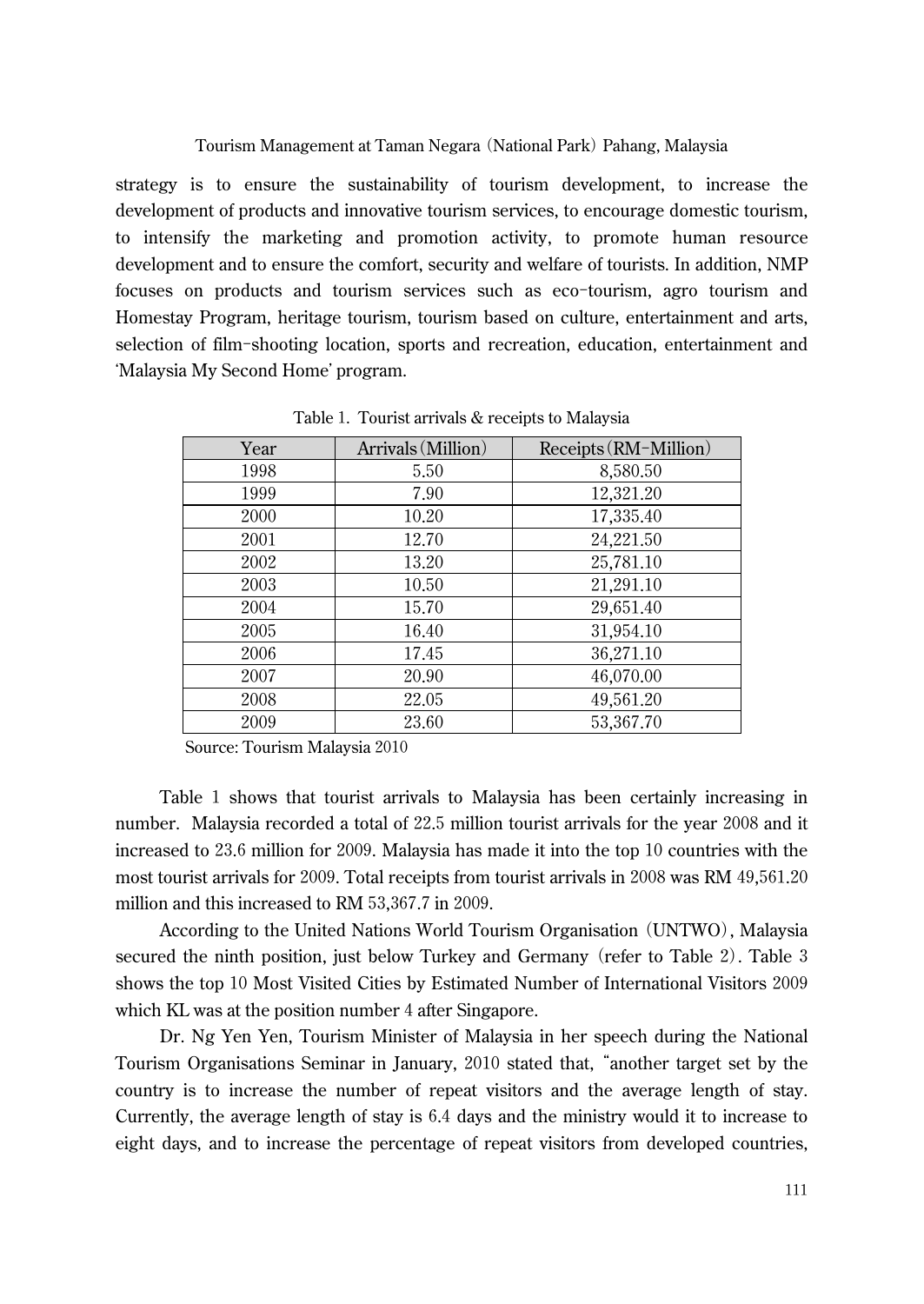from the current 17 per cent (of overall tourist arrivals) to 30 per cent, and gradually to 50 per cent in five years."

| Rank           | Country                         | <b>UNWTO</b><br>Regional<br>Market | International<br>tourist<br>arrivals<br>(2009) | International<br>tourist<br>arrivals<br>(2008) |
|----------------|---------------------------------|------------------------------------|------------------------------------------------|------------------------------------------------|
| 1              | France                          | Europe                             | 74.2 million                                   | 79.2 million                                   |
| 2              | <b>United States</b>            | North America                      | 54.9 million                                   | 57.9 million                                   |
| 3              | Spain                           | Europe                             | 52.2 million                                   | 57.2 million                                   |
| $\overline{4}$ | China                           | Asia                               | 50.9 million                                   | 53.0 million                                   |
| 5              | Italy                           | Europe                             | 43.2 million                                   | 42.7 million                                   |
| 6              | <b>Example 1</b> United Kingdom | Europe                             | 28.0 million                                   | 30.1 million                                   |
| 7              | Turkey                          | Europe                             | 25.5 million                                   | 25.0 million                                   |
| 8              | Germany                         | Europe                             | 24.2 million                                   | 24.9 million                                   |
| 9              | Malaysia                        | Asia                               | 23.6 million                                   | 22.1 million                                   |
| 10             | Mexico                          | Latin America                      | 21.5 million                                   | 22.6 million                                   |

Table 2. International tourist arrivals by country of destination: 2009 (most visited countries by international tourist arrivals)

Source: http://en.wikipedia.org/wiki/Tourism#International

| Lity      | Country                         | International visitors<br>(millions) |
|-----------|---------------------------------|--------------------------------------|
| Paris     | France                          | 14 8                                 |
| London    | <b>Example 1</b> United Kingdom |                                      |
| Singapore | Singapore                       |                                      |

Kuala Lumpur **Kuala Lumpur** Malaysia 19.11 Hong Kong | China | 8.95 New York City United States 8.7 Bangkok Thailand 8.45 Istanbul C Turkey 2.51 Dubai | United Arab Emirates | 6.81 Shanghai | China 6.29

Table 3. Top 10 Most visited cities by estimated number of international visitors: 2009

Source: http://en.wikipedia.org/wiki/Tourism#International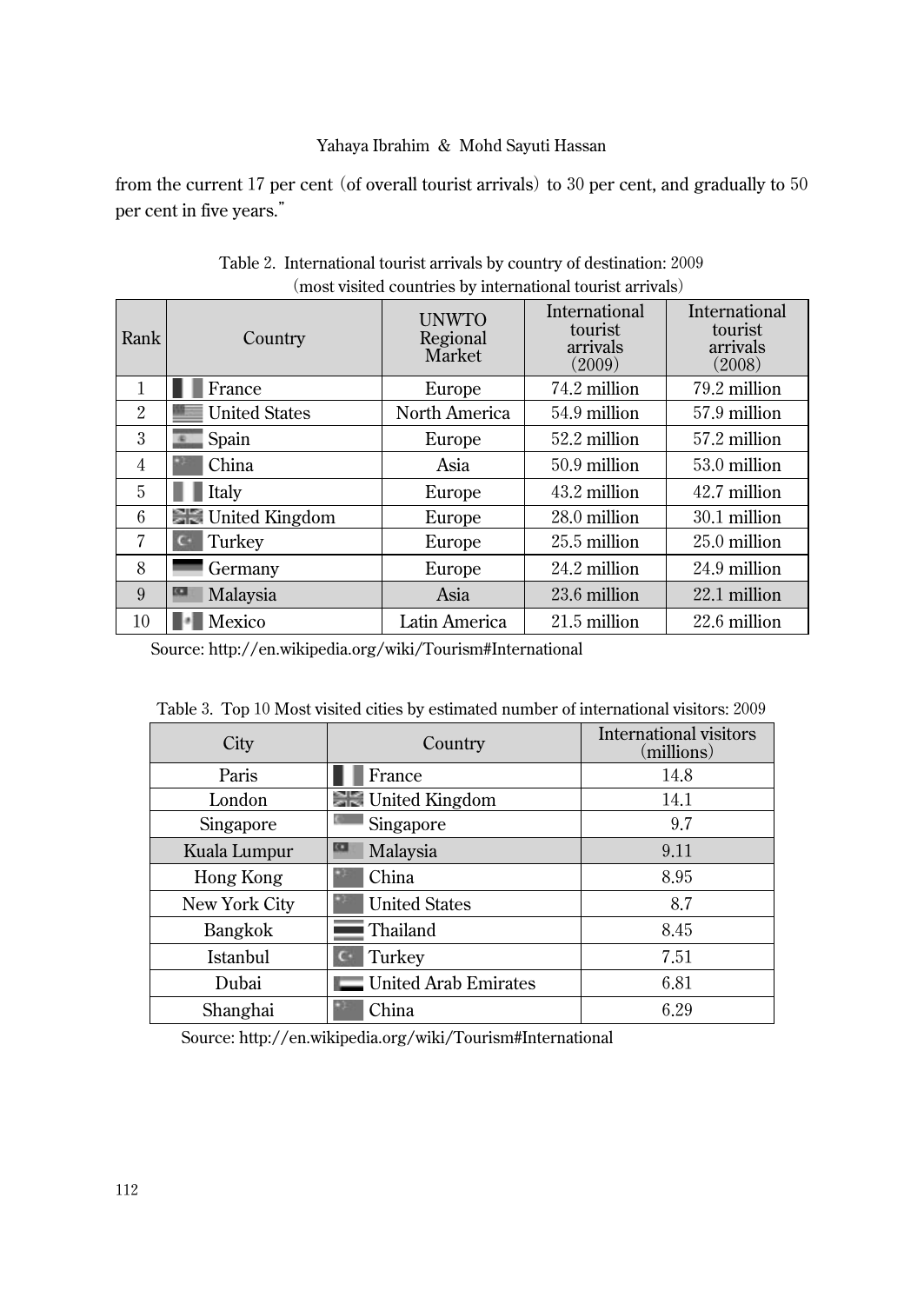# 3**.Taman Negara as a Recreational and Protected Area**

## 3**.**1**. Background of Taman Negara**

Taman Negara or National Park was established in 1938/1939 as the King George V National Park. It was renamed Taman Negara after independence, which literally means "national park" in Malay. It was declared for conservation as protected area in 1939 and has become Malaysia's premier national park and the largest in the country, and has a reputation as the world's oldest tropical rainforest in the world. Its located in three states, Pahang, Terengganu and Kelantan, which each with its own legislation enforced by each state. Taman Negara Pahang is the largest at  $2,477 \text{km}^2$ , followed by Taman Negara Kelantan at  $1{,}043\mathrm{km}^2$  and Taman Negara Terengganu at  $853\mathrm{km}^2$ .

Taman Negara Pahang is located in the heart of Peninsular Malaysia in the state of Pahang. Tourists can access Taman Negara by land or water, as air travel is not available (see Figure 1). The highest point in the National Park is Tahan Mountain which is the main attraction. With the height of 2,187 meters above sea level, it is regarded as the highest mountain in Peninsular Malaysia.



Figure 1. Location of Taman Negara Source: www.nigelstott.net/malaysia\_taman.html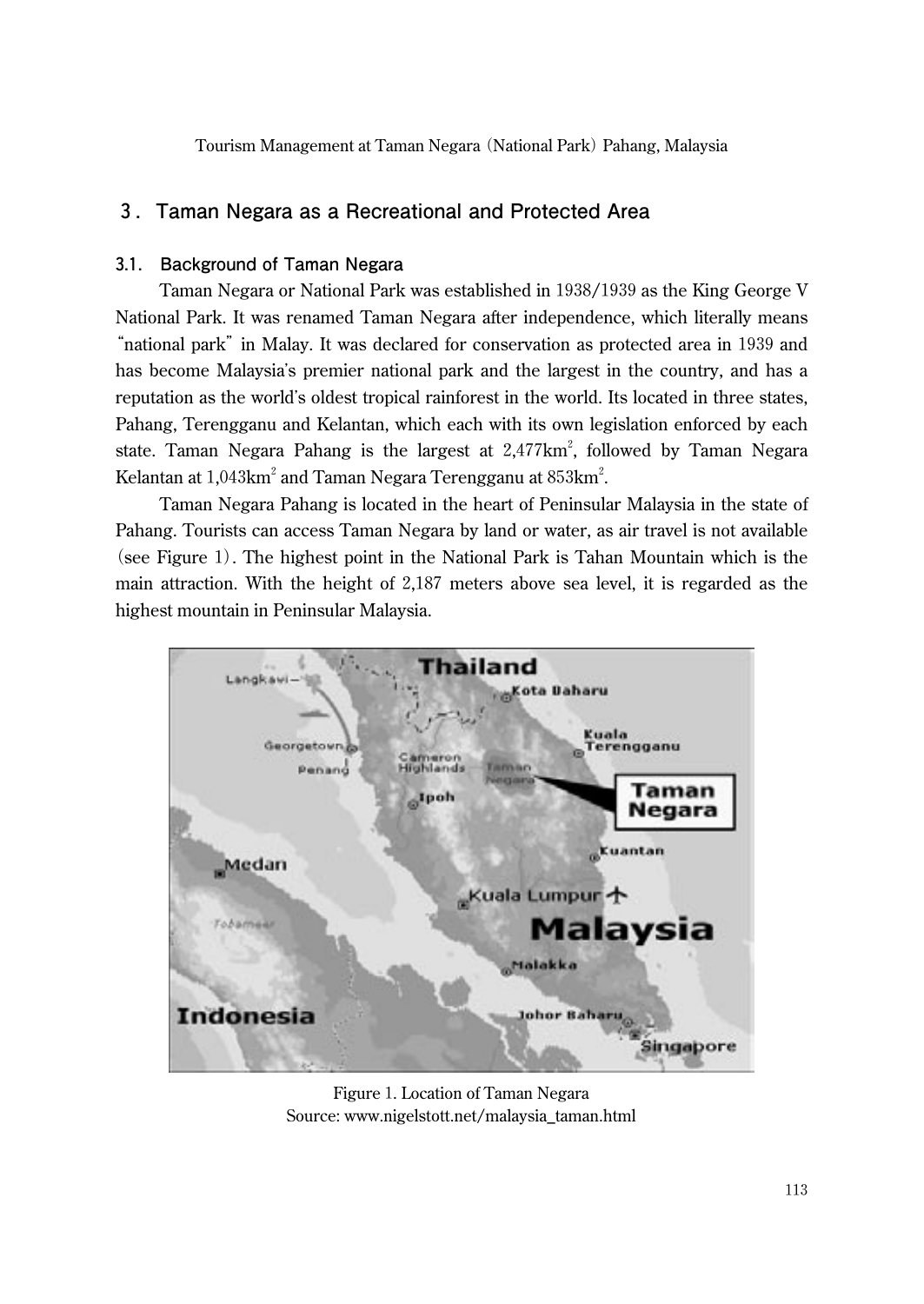The stated purpose of Taman Negara is "to utilize the land within the park in perpetuity, for the propagation, protection and preservation of indigenous flora and fauna". Due to its location, which covers three states (Pahang, Kelantan and Terengganu) there are 4 ways to access to the area. Tourists can access to Taman Negara by land or water as air travel is not available so as to preserve and conserve the natural environment.

#### 3**.**2**. Protected area**

As a protected area, Taman Negara falls under a few legislations such as Protection of Wildlife Act, 1972; Taman Negara Act, 1980; Enactment Taman Negara (Kelantan); Enactment Taman Negara (Terengganu); Enactment Taman Negara (Pahang); and Forestry Act, 1984. As such, there are a few departments involve in the management of the Taman Negara. For example in managing the Taman Negara Pahang, among the department involved are Department of Wildlife and National Park Pahang, Department of Orang Asli Affairs, the Jerantut Municipal Council, Forest Department, Department of Irrigation and Drainage and Ministry of Tourism.

The conservation of the wildlife has become a global concern, though Taman Negara offers tourists the opportunity to explore the rich natural wonders of unspoilt rainforest. It has a range of action and adventures mostly revolve around trekking through the rainforest and boat ride into the park. There are many attractions in terms of geological and biological whereby many types of rare and almost distinct mammals such as tiger, tapir, elephant, deer and boars can be found there which is under conservation effort.

Another fascinating feature of Taman Negara is its inhabitants. Taman Negara is also home to several indigenous groups who live in the forest. Along with the local Malays who mostly live in Kuala Tahan, there are few aborigines group who stay in the rainforest and call Taman Negara home. The most common is the Negritos of Taman Negara. Always refer themselves as the Batek, they still live a nomadic lifestyle and depend largely on forest produce. Although these people are shy and gentle natives, they have accepted visitors at their settlement and willing to share their customs and forest knowledge with the tourists. They can usually be found along some of the forest trails or by the river.

As a protected area and also an ecotourism destination, conflict shall arise between the need to develop an area to accommodate tourist on one hand, and the need to protect and conserve the environment on the other. Thus, it is vital that Taman Negara is protected for its heritage importance both to the mankind and to the environment as a whole. If ecotourism in Taman Negara is not properly developed and managed, there shall be negative effects on the environment. Therefore, to ensure that all activities in Taman Negara are carried out as sustainable tourism, it must be included following elements;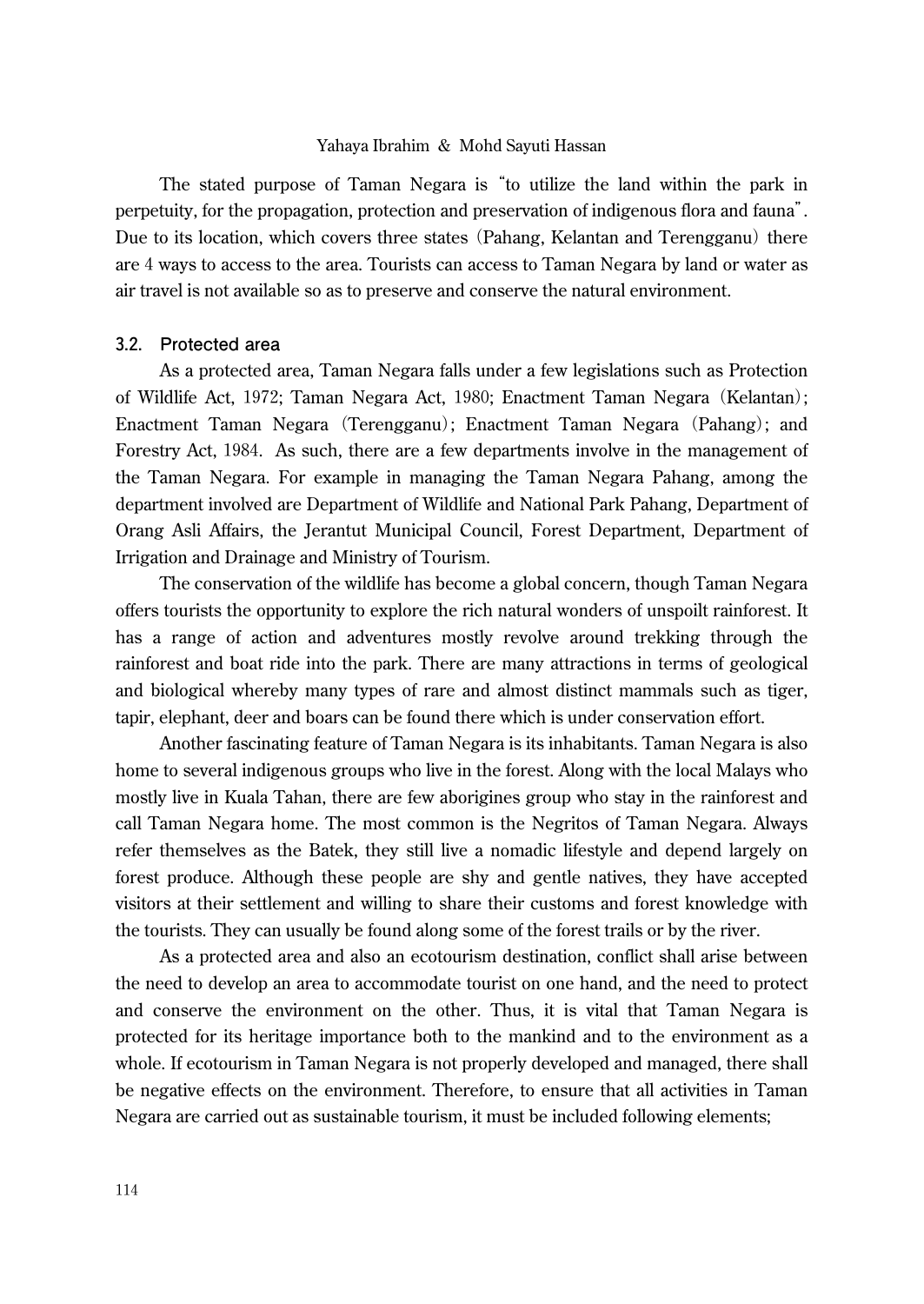- undisturbed natural areas;
- appreciation of nature with learning component;
- promoting conservation;
- low impact:
- involve the local communities.

Information regarding the tourist flow forms the basis for decisions made in relation to tourist management; from attracting the type of tourist to the development of facilities in the park. Regarding the tourism developments, these are carried out within a framework of essential preconditions based on the carrying capacity and other natural aspects of the national park. Thus no development takes place that endanger nature. This means that the developments are resource-based; the attractions of the park are based on its natural features. Only tourists who are interested in nature and conservation are attracted. In order to have a nature-based experience some facilities and services should be provided. These facilities and services also should meet the demand of the tourist.

# 3**.**3**. Visitors arrival**

Of the foreign tourists that visited Taman Negara in 2008 approximately 36,000 were backpackers compared to 4,118 who arrived through tour packages (refer to table 4). For domestic tourists 25,000 came in tour packages, 11,000 were day visitors and backpackers numbered 8,304. Those who came through tour package stayed in Mutiara Park Resort in Taman Negara and the day visitors and backpackers stayed in the accommodation erected in Kuala Tahan.

| <b>International Tourists</b>                   |                                                                                 | Domestic/ASEAN Tourists                                                         |                                                                |                                                            |
|-------------------------------------------------|---------------------------------------------------------------------------------|---------------------------------------------------------------------------------|----------------------------------------------------------------|------------------------------------------------------------|
| <b>Backpackers</b>                              | Package tour                                                                    | Package tour                                                                    | Daily tour                                                     | <b>Backpackers</b>                                         |
| • Approximately<br>36,000per year               | • Approximately<br>$4,118$ per year                                             | • Approximately<br>$25,000$ per year                                            | • Approximately<br>$11,000$ per year                           | • Approximately<br>8,304 per year                          |
| • Majority stay<br>at chalets in<br>Kuala Tahan | • Majority stay<br>at resorts such<br>as the Mutiara<br>National Park<br>Resort | • Majority stay<br>at resorts such<br>as the Mutiara<br>National Park<br>Resort | • Most of them<br>visit exotic<br>places around<br>Kuala Tahan | • Majority<br>accommodated<br>in chalets in<br>Kuala Tahan |

Table 4. Profile of tourists at the National Park

Source: Local Plan Research for Jerantut 2008-2020 and Pahang State's Tourist Action Council

## 3**.**4**. The boat service**

The arrival of tourists has benefited the locals. Visitors who wish to cross the rivers from Kuala Tahan to the Taman Negara use the boat service provided by the Park. Most of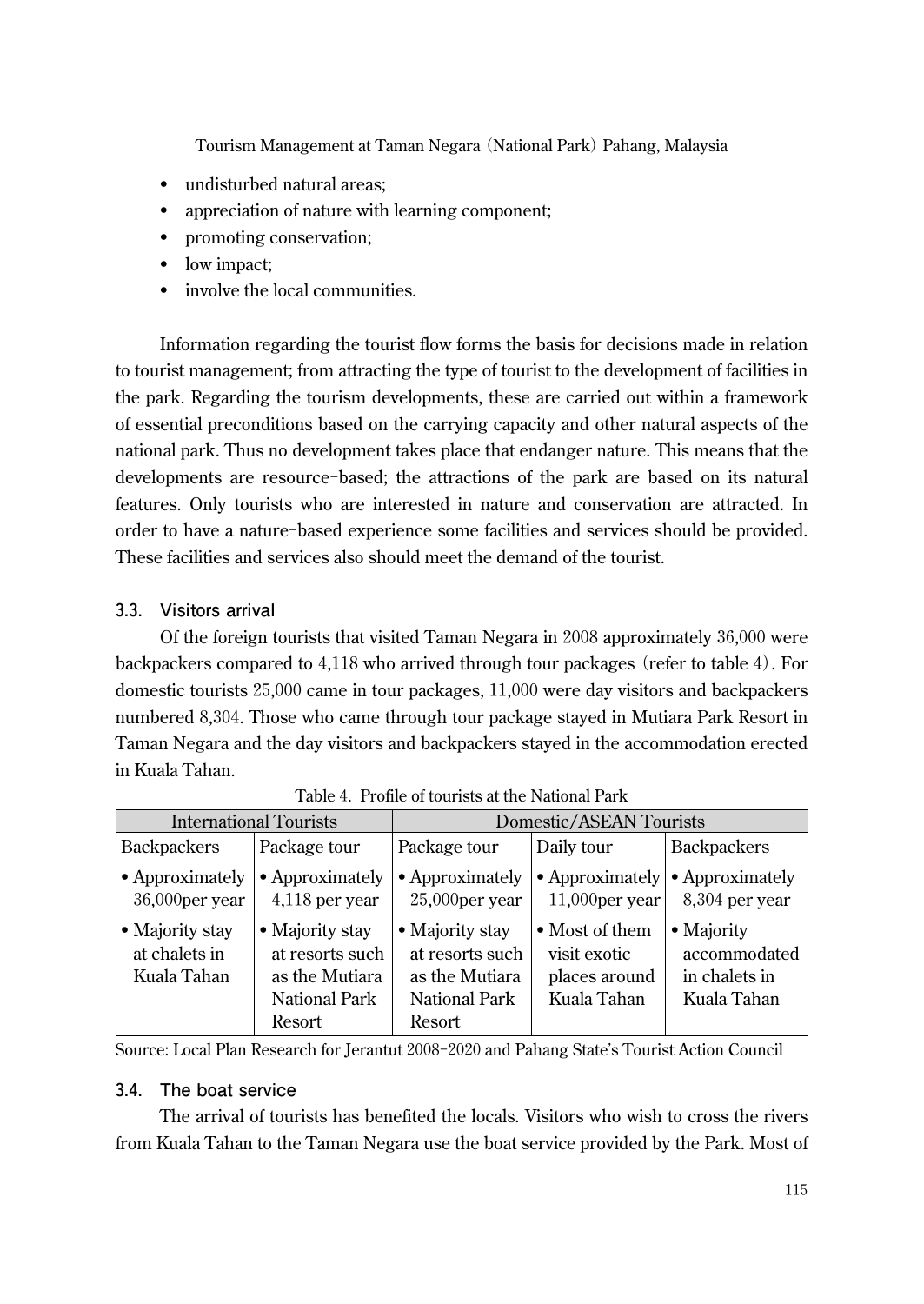the boat operators are locals who have been given special training by the National Park's Wildlife Department to ensure that the service is at a satisfactory level. The aboriginals have also been trained to operate the boats used to transport tourists and at the same time to act as tourist guides, especially for international tourists since they are more familiar with the routes in the jungle. Currently, there are 93 boat operators at the Kuala Tahan Jetty, and they are given coupons for oil subsidy by the Ministry of Domestic Trade and Consumer Affairs to reduce the operational cost and to increase their income.

In view of the fact that they have been living for years, the aboriginals also have greater knowledge of the flora and fauna in the Park. Moreover, the aboriginal villages in the Park have been turned into tourism products. Tourists, who visit the villages, will be charged a fee and this contributes to their income.

## 4**.The Abuse of Taman Negara**

Even though Taman Negara is protected area and managed by many authorities, but as a recreational area being open for public, it also expose to abuse. The issues of abuse affecting Taman Negara are not new, but the initiatives taken by the authorities to overcome them are not so apparent. A site visit to Taman Negara and interview with a few interest parties in January 2010 reveals some abuse practices in the Park.

- 1. The quality and level of river water those who arrive at the National Park would notice that the quality of water flowing through the National Park is low. According to the officer-in-charge, the source of contamination are from the uncontrolled logging activity, emission produced from passenger boats as well as locals and tourist who freely throw leftovers and rubbish into the river.
- 2. The state of hygiene on the site, the negative impact of recreation and tourism activities could be observed everywhere. Littering seems to be uncontrolled practice since rubbish is seen everywhere, most of them thrown by the local tourists. The level of hygiene at any tourism site needs to be looked into because it would be a crucial factor that determines the visitors' return.
- 3. Unplanned development even though there is a proper development plan by the state authority on Taman Negara, however it does not include other development activities carried out by the local communities around National Park. Most of the development in that area are carried out without approval from the council.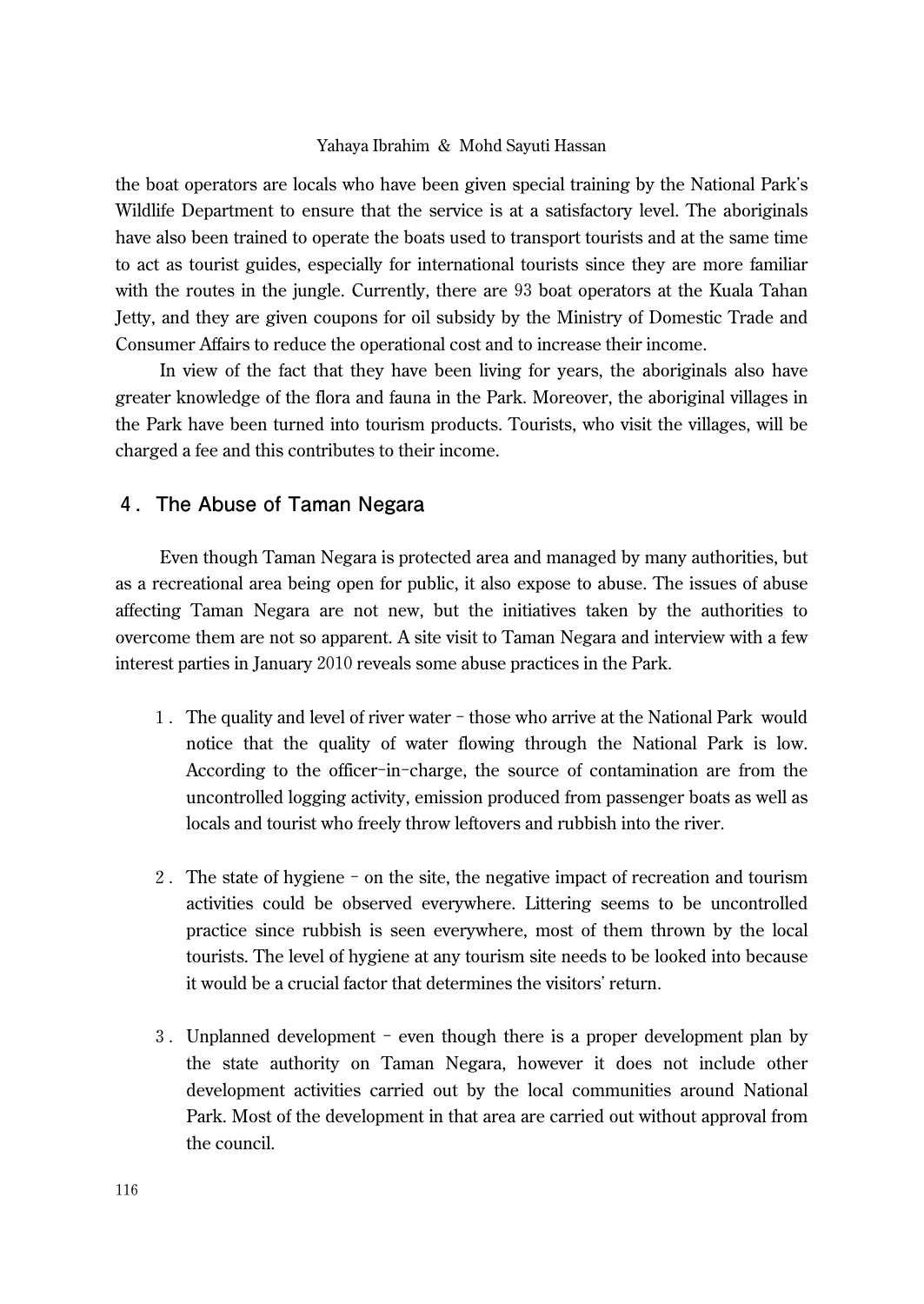- 4. The 'lost' rare species animal various kinds of animals are found in the National Park, and this is one the main attractions for visitors. Some of these animals are endangered and protected species that can hardly be found in other places. However, the rare species available here can hardly be seen. Furthermore, poaching of the protected animals is not uncommon thus reducing the number of protected species in the area.
- 5. Overflow of tourists the large number of tourist to Taman Negara, especially during holidays, creates problems in terms of the traffic congestion, litter and illegal trading, resulting in indirect contribution to the damage to the ecosystem in term of pollution. Furthermore, the overflow of tourists call for the need to increased security, parking and sanitation.

# 5**.Conflict of Management in Taman Negara**

Despite the immediate connotation of conflict being a destructive or inhibitive force, conflict can in fact be healthy for an organisation if managed constructively. It may bring to light previously unseen pressures or discontents, promotes problems to be addressed and may improve individuals' understanding of the goals and motives of others (Van Slyke, 1999; Capozzoli, 1999; Singh and Johnson, 1998; Klunk, 1997). Poor management of conflict, however, leads to the inevitable loss of team and organisational trust and bonds, and reduces the team motivation (Cloke & Goldsmith, 2000; Capazzoli, 1999).

Conflicts occur because there is no clear demarcation of responsibilities among the relevant departments in terms of preserving the nature.

- The private sector involved in uncontrolled logging activities. The effect is reflected in the water quality in Kuala Tahan river, the main source of water supply within the area that is contaminated due to these activities. This results in low water quality.
- The Wildlife Department have not any authority to enforce the parties to adhere to safe logging practices.
- The Department of Irrigation and Drainage too does not seem to be able to do much.
- Illegal motels and chalets managed by the private sector without any approval from the District Council can be seen around the main entrance of Taman Negara. Some of the places might not be safe for occupation, as they are illegally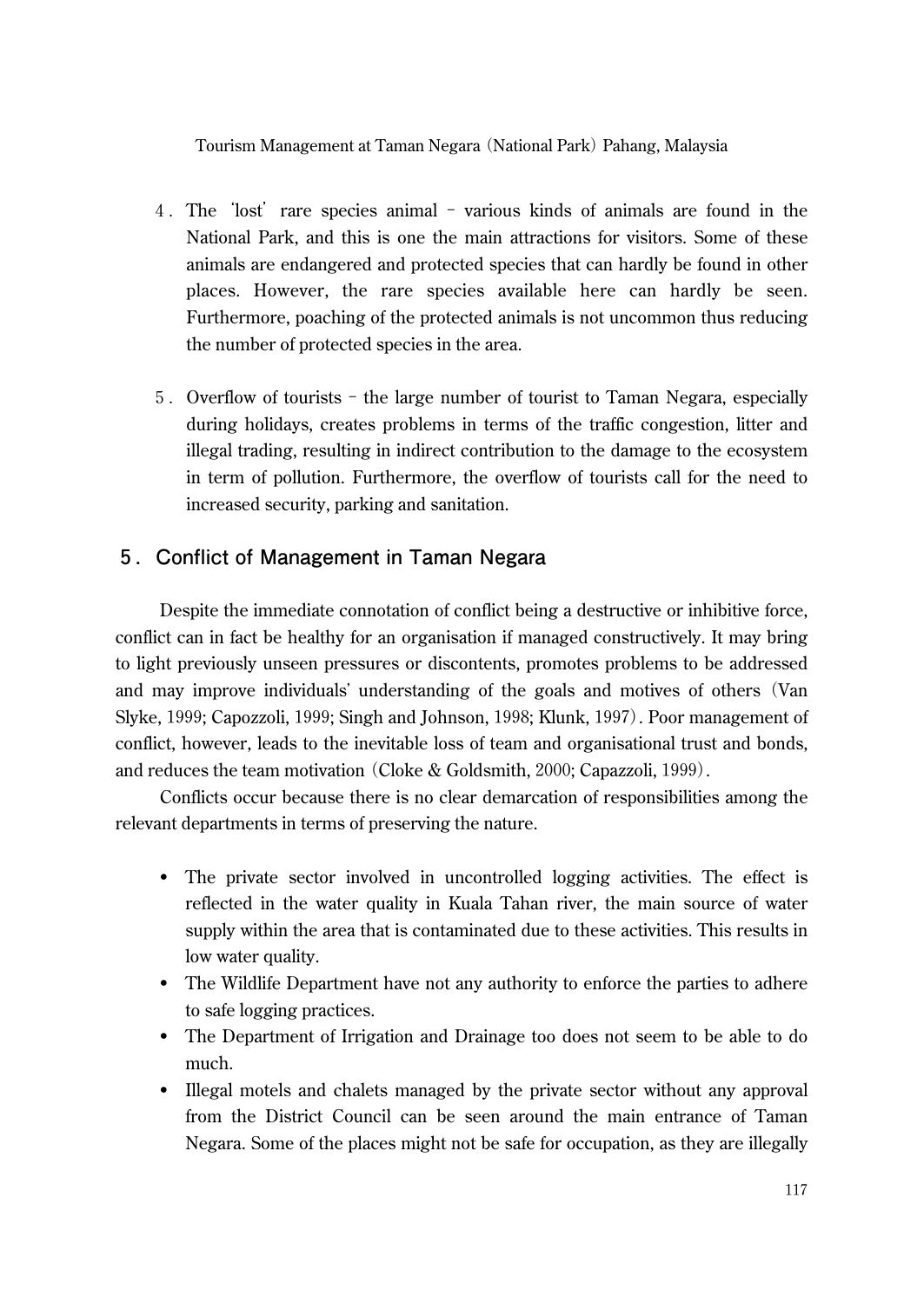developed and have not been issued occupation certificate by the District Council.

Conflict management between the departments, communities and the private sector is required to ensure that there is a sustainable and co-ordinated approach to conservation and to minimise the human impact on the protected area. This includes:

- working with user groups and the local community,
- promoting nature conservation policies,
- running the visitor centre,
- providing interpretation service for guided walks and events
- closely collaborating at all levels of government and private sector
- fostering the formulation and implementation of tourism development programs
- preserving and protecting the environment against both over-exploitations of natural resources and pollution of the environment.

## 5**.**1**. Managing conflict: collective action and synergy**

Collective action emphasizes on participation on specific cause (Lee et al. 2010). The collective action approach has the advantage of immediately bringing to the fore the central issue of willingness to participate, thus creates synergy through cooperative action of two or more work together to make things work. According to Kelly and Breinlinger (1996), collective action requires three conditions; there must be a grievance, 'common consciousnesses' and awareness towards a cause.

In the case of Taman Negara, the degradation of protected area is the main grievance that every parties believe would negatively effects the flora and fauna as well as the aborigines group who stay in the rainforest. In short, the ecosystem disfunctioning of Taman Negara will definitely affect the tourism industry of the area as a whole. Therefore, participation by all parties involve is vital in conserving and managing the natural environment in Taman Negara and nurturing the eco-tourism activities in a more sustainable manners.

Figure 2 shows the collective action by the involved parties in managing and protecting Taman Negara leads by the Wildlife Department and National Park Pahang for the shared benefits that affect the tourists and the local communities including the indigenous people.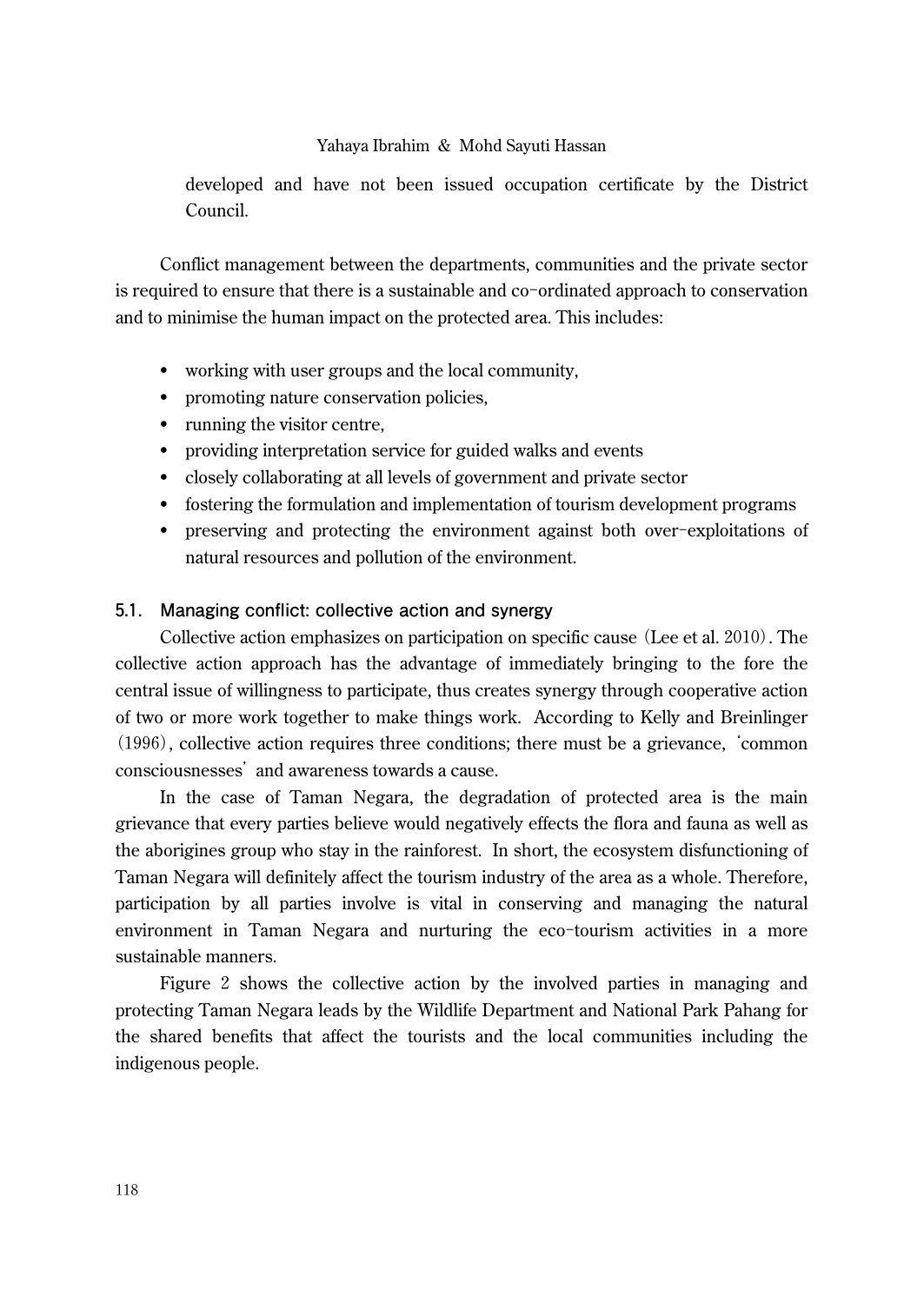

Figure 2. Department involved in managing the National park

#### 5**.**2**. Managing conflict: local communities involvement**

Tourism must be planned, managed and undertaken in a way that avoids damage to biodiversity, and is environmentally sustainable, economically viable and socially equitable; local communities have the right to maintain and control their cultural heritage. The active participation of other players, however, should be encouraged to help address significant issues which are strongly related to tourism.

The Department of Orang Asli Affair runs three main program for the Orang Asli: arranges placement programs, economic development programs and social development programs. The Jerantut Municipal Council is responsible for approving all types of development. The Forest Department in general protects the park from illegal trespassing or destruction by unauthorized parties. The Department of Irrigation and Drainage is responsible for flood mitigation, river management, coastal management, water resources management and urban storm water management. The responsibility of the Tourism Ministry is promoting the National Park, both locally and internationally.

To further ensure the survival and sustainable of Taman Negara and also to avoid conflict, the local communities of villagers, private agencies and government agencies work together to establish the Local Conservations Committee. It is a non governmental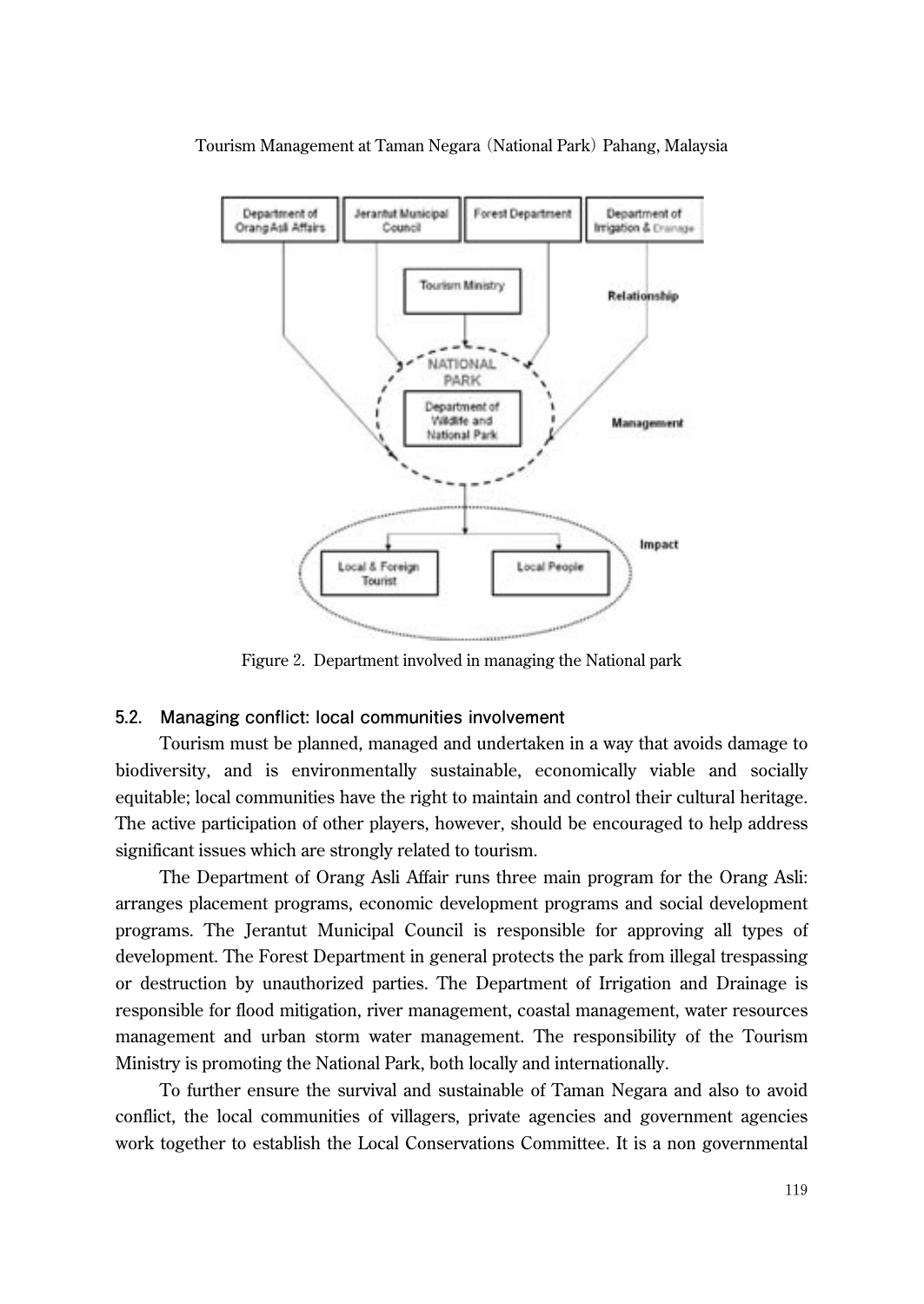and non-profit organization and consists of three main elements: Conservation Agent, Promotions and Public Awareness Agent, and Monitoring and Enforcement Committee.

Conservation agent team is lead by a villager of Kuala Tahan. The functions of the committee are to ensure the growth of animal populations; to ensure conservations and act as liaison agent between the local people and local authority in ensuring the success of this conservation.

The Promotions and Public Awareness agent is lead by an agency, engaging in marketing of the National Park. The committees' functions are to implement awareness and educational program campaign among the locals, to promote conservation program to the tourists and to convince them to get involved and contribute. To attract more tourists and at the same time generate additional income for the locals, the committees also involve in creating new tourism products based on this conservations program.

The last group known as The Monitoring and Enforcement Committee is made up of locals and the local authorities. The members of the committees are categorized by their functions. The Local Village Committee, Passenger Boat Association and Tourist Guide Association are responsible for monitoring and observations, while Fishery Department, Police Department and Wildlife Department are responsible for the enforcement with its functions are to ensure no breach of law especially in the designated zone, to ensure action is taken against those who are guilty and to support all conservation programs and activities

## 6**.Conclusion**

Managing the conflict between the local government, private sector and local communities well and effectively is essential for tourism at the National Park to reach its goals. Good tourism management will help to preserve and conserve the flora and fauna. Furthermore, tourism activities have to meet the expectations of tourists and local communities.

In order for Taman Negara to achieve its conservation goals with effective conflict management it must establish, develop and improve its relationship with other departments like the Jerantut District Council, Forest Department, Wildlife Department, Department of Orang Asli Affairs and Tourism Ministry and other conservation boards, the wider community and recreation organizations. The provision of high quality tourist services without compromising conservation goals will largely depend on receiving help and investment from these organizations and individuals.

Although there is a common perception that getting all parties to work together in a conflict management, arrangement would be the proper approach to sustainable forest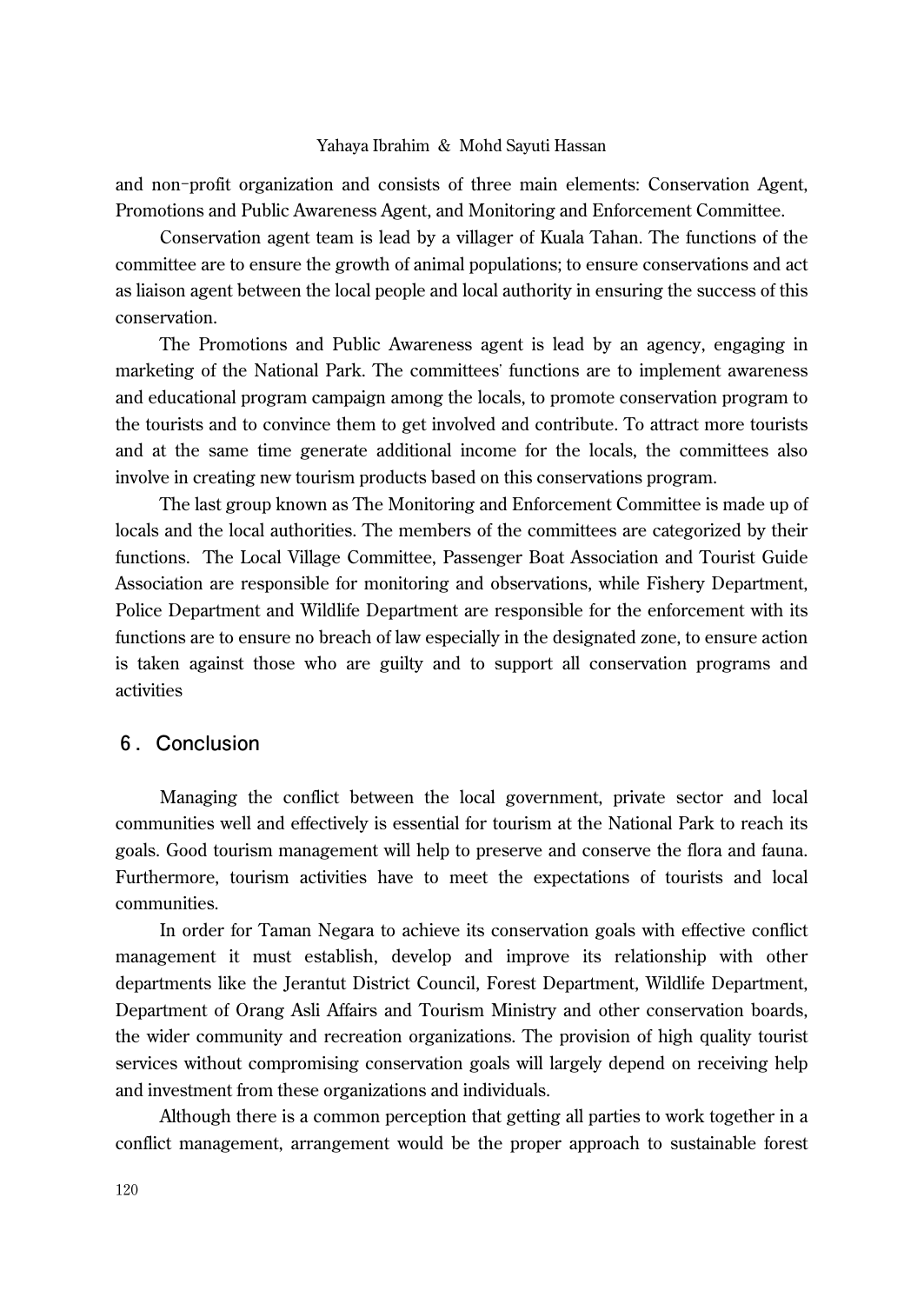management (e.g. Fisher, 1995; Buck et al., 2001), it seems that the problems associated with all department management go beyond such a simple model. For example, conflicts among departments stemming from some management practices such as those causing river and no approval for development, denial of access to forest resources, and so on would not be resolved by simply providing alternatives to the same goods and services.

Relationships work both ways, educating tourists is a role that can effectively be carried out by all organizations involved in the tourist service industry. The Department of Wildlife values feedback from tourists, the community, the tourist industry and from local authorities. Better co-ordination of services is needed and also funding assistance for the provision of facilities and services. Moreover, conflict management in itself can set into motion new conflicts. For that reason it is necessary to go beyond conflict management and not get trapped in it if the intention is to seek better and sustainable conflict management and at the same time reduce conflicts. Consequently, what is needed in dealing with all, conflicts is not only conflict management but also wider and integrated approaches to conflict management in a proactive manner (FAO, 2000).

In order to ensure the sustainable practice in a protected area such as Taman Negara, there should not be any conflict occurs between the managing authorities, and if there is, the conflict should manage effectively to benefit the involved parties. In the case of Taman Negara, an effective conflict management will definitely enhance Taman Negara as a distinctive recreational and protected area for the benefit of tourist, government and local communities.

## **References**

- Buck, L.E., Geisler, C.C., Schelhas, J. & Wollenberg, E. (2001) *Biological Diversity: Balancing Interests through Adaptive Collaborative Management*. CRC Press, Boca Raton.
- Capozzoli, T. K. (1999)"Conflict resolution: A Key Ingredient in Successful Teams."*Journal for Quality and Supervision* 56(12), 3-5.
- Cloke, K. & Goldsmith, J. (2000)"Conflict Resolution that Reaps Great Rewards."*The Journal for Quality and Participation* 23(3), 27-30.
- DWNP (1987) *Taman Negara Master Plan*. Kuala Lumpur: Department of Wildlife and National Parks.
- FAO (Food and Agricultural Organization) (2000) *Conflict Management Series: Proceedings Electronic Conference on Addressing Natural Resource Conflicts through Community Forestry (January-May 1996)*. Community Forestry Unit Forests, Trees and People Programme, Forestry Department. Rome, Italy.
- Fisher, R.J. (1995) *Collaborative Management of Forests for Conservation and Development*. IUCN; WWF, Gland Switzerland.
- http://en.wikipedia.org/wiki/Tourism#International

Kelly, C. & Breinlinger, S. (1996) *The Social Psychology of Collective Action.* Taylor & Francis, Ltd;